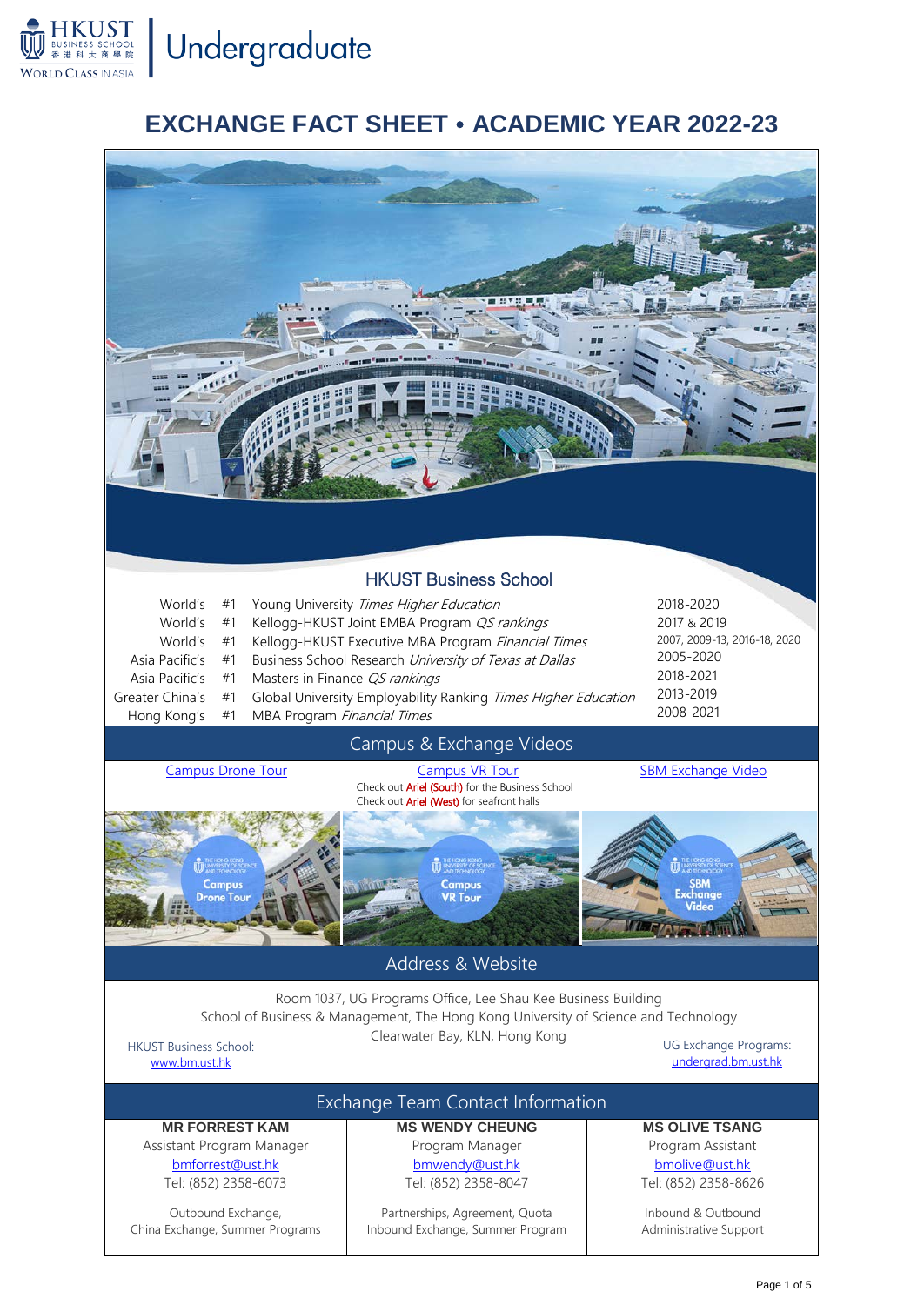| Important Dates 2022 - 2023                                                                                                                                          |                                                                                                                                                                                                                                                                                                                                                                                                                                                                               |  |  |
|----------------------------------------------------------------------------------------------------------------------------------------------------------------------|-------------------------------------------------------------------------------------------------------------------------------------------------------------------------------------------------------------------------------------------------------------------------------------------------------------------------------------------------------------------------------------------------------------------------------------------------------------------------------|--|--|
| <b>Application Deadline</b>                                                                                                                                          | <b>Online Applications</b>                                                                                                                                                                                                                                                                                                                                                                                                                                                    |  |  |
| 16 Apr 2022<br>Fall & Yr-Long:<br>30 Sep 2022<br>Spring:                                                                                                             | https://mystudyabroad.hkust.edu.hk<br>*Students can access this system only after they have been nominated.                                                                                                                                                                                                                                                                                                                                                                   |  |  |
| Academic Year (TBC)                                                                                                                                                  | Academic Calendar (TBC)                                                                                                                                                                                                                                                                                                                                                                                                                                                       |  |  |
| Fall:<br>01 Sep - 19 Dec 2022<br>03 Feb - 29 May 2023<br>Spring:<br>Yr-Long: 01 Sep 2022 - 29 May 2023<br>Note:<br>HKUST has 13 weeks of teaching                    | Calendar dates in 2021-22 for reference:<br>https://registry.ust.hk/calendar_dates/dates21-22confirmed.pdf<br>*with holidays and study breaks<br><b>Expected Arrival Date (TBC)</b><br>*Depends on earliest dorm check-in dates & possibly subject to quarantine measures                                                                                                                                                                                                     |  |  |
|                                                                                                                                                                      | End-Aug 2022<br>Fall and Yr-long:<br>End-Jan or Beg-Feb 2023<br>Spring:                                                                                                                                                                                                                                                                                                                                                                                                       |  |  |
|                                                                                                                                                                      | Photo: Campus Views                                                                                                                                                                                                                                                                                                                                                                                                                                                           |  |  |
| <b>Orientation Dates (TBC)</b>                                                                                                                                       | <b>Orientation Program</b><br>Orientation is compulsory and held on the last or second last working day                                                                                                                                                                                                                                                                                                                                                                       |  |  |
| Fall & Yr-long:<br>End-Aug or Beg-Sep 2022                                                                                                                           | before the start of each semester. Students will be briefed on the Student<br>Center System, add/drop procedures, student ID card registration, and<br>etc.                                                                                                                                                                                                                                                                                                                   |  |  |
| Spring:<br>End-Jan or Beg-Feb 2023                                                                                                                                   | The Office of Global Learning (OGL) will often host a Welcome Reception<br>after Orientation.                                                                                                                                                                                                                                                                                                                                                                                 |  |  |
| <b>Exchange Buddy Programs</b>                                                                                                                                       |                                                                                                                                                                                                                                                                                                                                                                                                                                                                               |  |  |
| <b>SBM Buddy Program Activity (TBC)</b><br>Fall & Yr-long:<br>End-Jan or Beg-Sep 2022<br>Spring:<br>End-Jan or Beg-Feb 2023<br>This event includes a snack, tours of | <b>SBM Buddy Program</b><br>Exchange students are assigned a Business (SBM) buddy. This buddy is a<br>local business school student who has gone and/or will go on exchange.<br>The buddy will assist the exchange student with airport reception, settling<br>in on-campus, and various other matters to help students adapt to their<br>new environment during the semester.<br><b>OGL Buddy Program</b><br>Besides the SBM buddy, exchange students can opt to also join a |  |  |
| Stanley and Victoria Peak. It is normally<br>held on the first Saturday after the<br>Orientation.                                                                    | secondary Buddy Program offered by the Office of Global Learning (OGL).                                                                                                                                                                                                                                                                                                                                                                                                       |  |  |
|                                                                                                                                                                      | <b>Exchange Student Fee</b>                                                                                                                                                                                                                                                                                                                                                                                                                                                   |  |  |
| <b>Exchange Student Fee HKD</b><br>\$14,400<br>Semester:<br>\$27,400<br>Year-long:<br>Online, Credit Card<br>Payment:                                                | Office of Global Learning (OGL) will charge an <b>Exchange Student fee</b> that<br>includes these items (in HKD):<br>Student Visa Fee - \$900<br>Insurance Fee - \$1,500 semester/\$2,500 year-long<br>Accommodations - \$12,000 semester/\$24,00 year-long<br>$\bullet$                                                                                                                                                                                                      |  |  |
|                                                                                                                                                                      | Details provided in the online 'Welcome Notes' on the system.                                                                                                                                                                                                                                                                                                                                                                                                                 |  |  |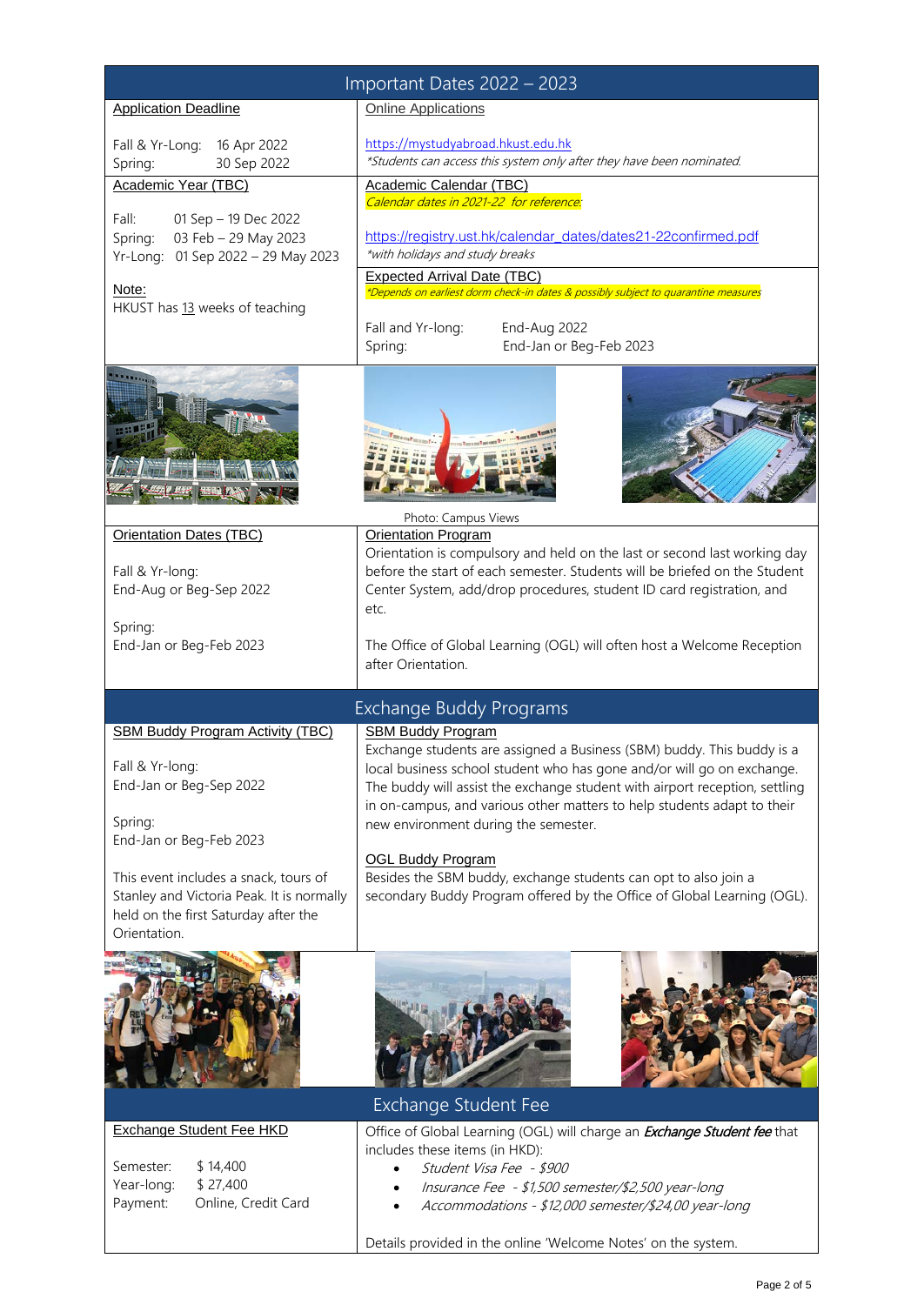| Vaccination and Compulsory Health Insurance                                                                                                                                                                                                                                                                                                                                                                        |                                                                                                                                                                                                                                                                                                                                                                                                                                                                                                                                                                                                                                                                                                                                                                                 |          |  |
|--------------------------------------------------------------------------------------------------------------------------------------------------------------------------------------------------------------------------------------------------------------------------------------------------------------------------------------------------------------------------------------------------------------------|---------------------------------------------------------------------------------------------------------------------------------------------------------------------------------------------------------------------------------------------------------------------------------------------------------------------------------------------------------------------------------------------------------------------------------------------------------------------------------------------------------------------------------------------------------------------------------------------------------------------------------------------------------------------------------------------------------------------------------------------------------------------------------|----------|--|
| <b>Insurance Fees HKD</b><br>*Part of the Exchange Student Fee<br>Semester:<br>\$1,500<br>Year-long:<br>\$2,500                                                                                                                                                                                                                                                                                                    | Effective Summer 2022, all exchange students are required to be fully<br>VACCINATED and subscribe for the mandatory HKUST insurance. List of<br>recognized Vaccines.<br>Details provided in the online 'Welcome Notes' on the system.                                                                                                                                                                                                                                                                                                                                                                                                                                                                                                                                           |          |  |
|                                                                                                                                                                                                                                                                                                                                                                                                                    |                                                                                                                                                                                                                                                                                                                                                                                                                                                                                                                                                                                                                                                                                                                                                                                 |          |  |
| <b>Student Visa</b>                                                                                                                                                                                                                                                                                                                                                                                                |                                                                                                                                                                                                                                                                                                                                                                                                                                                                                                                                                                                                                                                                                                                                                                                 |          |  |
| <b>Student Visa Fee HKD</b><br>*Part of the Exchange Student Fee<br>Visa Fee:<br>\$900<br>Fall Deadline:<br>May 2022<br>Spring Deadline: Oct 2022                                                                                                                                                                                                                                                                  | All foreign students need a student visa to study in HK. Student visa<br>applications are routed to the Office of Global Learning (OGL) for<br>handling. OGL will submit all visa applications to HK Immigrations and<br>take care of couriering it back to the students when the labels are ready.<br>Student visa documents must be submitted in a TIMELY manner or will be<br>withdrawn.<br>Details provided in the online 'Welcome Notes' on the system.                                                                                                                                                                                                                                                                                                                    |          |  |
| University-Provided Accommodations                                                                                                                                                                                                                                                                                                                                                                                 |                                                                                                                                                                                                                                                                                                                                                                                                                                                                                                                                                                                                                                                                                                                                                                                 |          |  |
| <b>Housing Application</b><br>Students can indicate if they opt for<br>university-provided housing in the<br>exchange application.<br><b>Residential Period (TBC)</b><br>Fall 202219: End-Aug to End-Dec 2022<br>Spring 2023: End-Jan to Beg-Jun 2023<br>Year-long: End-Aug to Beg- Jun 2023<br><b>Housing Charges HKD</b><br>*Part of the Exchange Student Fee<br>Semester:<br>\$12,000<br>Year-long:<br>\$24,000 | All exchange students are accommodated in university-provided double<br>occupancy student halls. There are 9 on-campus halls and 1 off-campus<br>hall for UG students.<br>Hall assignments are all decided by the housing office. Except for the off-<br>campus Jockey Club Hall, all other on-campus hall preferences will not be<br>entertained. Roommate preferences are also not entertained.<br>No bed linen/pillows/blankets are provided due to sanitary reasons.<br>Students are recommended to purchase a bed protector for the duration<br>of their stay.<br>Types of Student Halls:<br>https://shrl.ust.hk/student-housing/undergraduate-housing<br>Housing Office Inquiry Email: ughousing@ust.hk.<br>Details provided in the online 'Welcome Notes' on the system. |          |  |
|                                                                                                                                                                                                                                                                                                                                                                                                                    |                                                                                                                                                                                                                                                                                                                                                                                                                                                                                                                                                                                                                                                                                                                                                                                 |          |  |
| <b>Estimated Living Expenses</b>                                                                                                                                                                                                                                                                                                                                                                                   |                                                                                                                                                                                                                                                                                                                                                                                                                                                                                                                                                                                                                                                                                                                                                                                 |          |  |
| <b>Estimated Break-Down of Costs a Semester for reference:</b>                                                                                                                                                                                                                                                                                                                                                     |                                                                                                                                                                                                                                                                                                                                                                                                                                                                                                                                                                                                                                                                                                                                                                                 |          |  |
| <b>HKD</b>                                                                                                                                                                                                                                                                                                                                                                                                         |                                                                                                                                                                                                                                                                                                                                                                                                                                                                                                                                                                                                                                                                                                                                                                                 |          |  |
| Food (no meal plan, roughly HK\$35/meal on-campus)                                                                                                                                                                                                                                                                                                                                                                 |                                                                                                                                                                                                                                                                                                                                                                                                                                                                                                                                                                                                                                                                                                                                                                                 | \$14,000 |  |
| Exchange Student Fee (Insurance, Visa, Housing)                                                                                                                                                                                                                                                                                                                                                                    |                                                                                                                                                                                                                                                                                                                                                                                                                                                                                                                                                                                                                                                                                                                                                                                 | \$14,400 |  |
| Books and Supplies<br>\$1,500<br>Local Transportation, Personal and Incidental Expenses*                                                                                                                                                                                                                                                                                                                           |                                                                                                                                                                                                                                                                                                                                                                                                                                                                                                                                                                                                                                                                                                                                                                                 | \$12,000 |  |
| Total:<br>\$41,900                                                                                                                                                                                                                                                                                                                                                                                                 |                                                                                                                                                                                                                                                                                                                                                                                                                                                                                                                                                                                                                                                                                                                                                                                 |          |  |
| Approximately:<br>(US\$5,385)                                                                                                                                                                                                                                                                                                                                                                                      |                                                                                                                                                                                                                                                                                                                                                                                                                                                                                                                                                                                                                                                                                                                                                                                 |          |  |
| This category of expenses includes entertainment and shopping at a reasonable<br>∗<br>level on weekends. It does not include travel outside Hong Kong for holiday.                                                                                                                                                                                                                                                 |                                                                                                                                                                                                                                                                                                                                                                                                                                                                                                                                                                                                                                                                                                                                                                                 |          |  |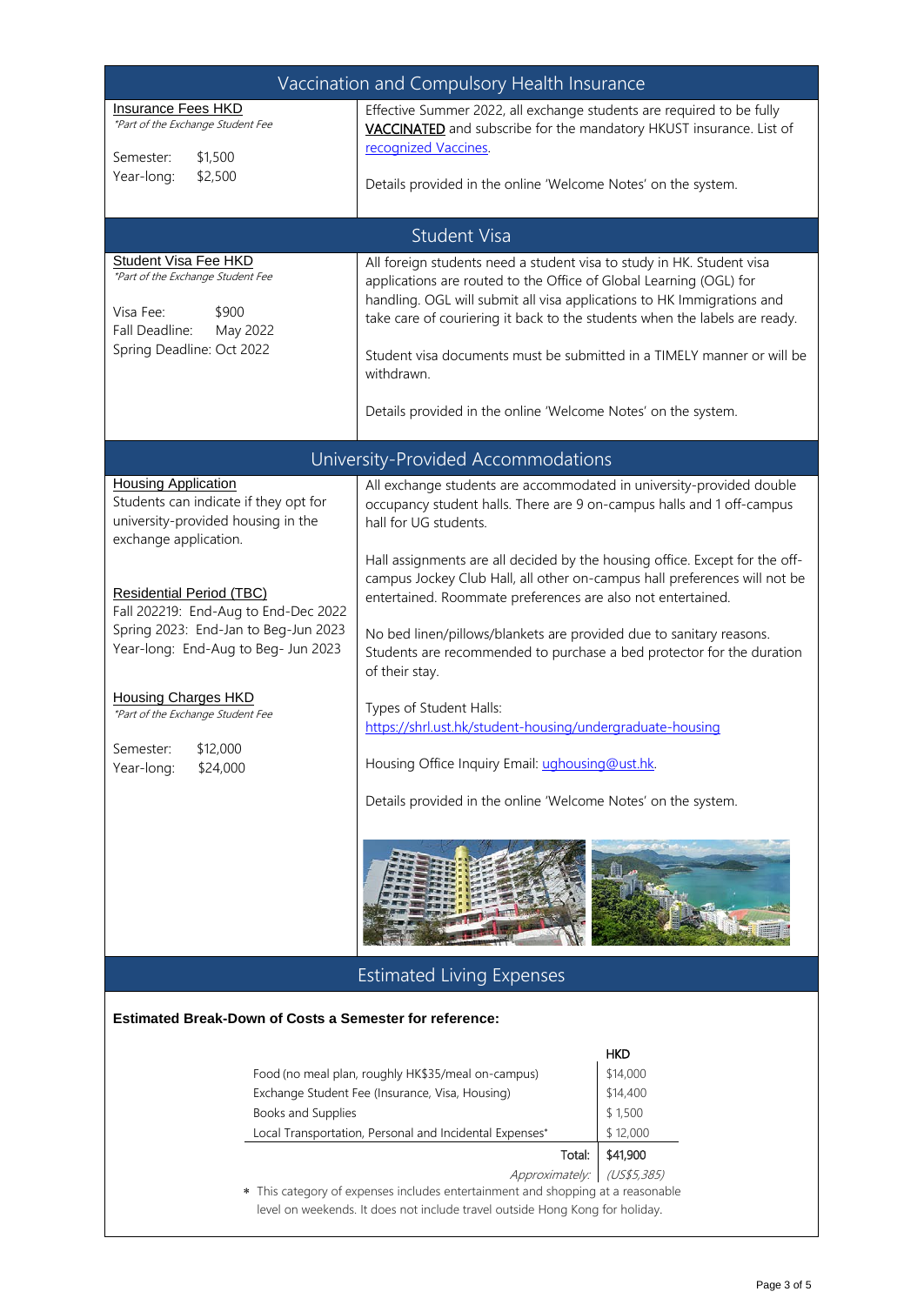| Learning Expectations                                                                                                                                                                            |                                                                                                                                                                                                                                                         |  |  |
|--------------------------------------------------------------------------------------------------------------------------------------------------------------------------------------------------|---------------------------------------------------------------------------------------------------------------------------------------------------------------------------------------------------------------------------------------------------------|--|--|
| Language of Instruction:                                                                                                                                                                         | English is the medium of instruction for the Business School                                                                                                                                                                                            |  |  |
| Class Format:                                                                                                                                                                                    | Lectures, Case Analysis/Presentations, Papers, and Projects                                                                                                                                                                                             |  |  |
| Class Attendance:                                                                                                                                                                                | Class attendance is mandatory until the last day of classes                                                                                                                                                                                             |  |  |
| Class Participation:                                                                                                                                                                             | Class participation is part of the student's final grade in most courses                                                                                                                                                                                |  |  |
| Course Grading:                                                                                                                                                                                  | 4.3 grading scale, letter graded, with grade D as marginal pass; final<br>course grade often based on class participation, projects, case analysis,<br>mid-term and final exams. Some courses are graded on a curve.                                    |  |  |
| Class Size:                                                                                                                                                                                      | Normally 30 - 40 students per a class for 2000 - 4000 level courses                                                                                                                                                                                     |  |  |
| Course Load:                                                                                                                                                                                     | A maximum total of 5 courses within 17 credits in total.                                                                                                                                                                                                |  |  |
| Course Choices:                                                                                                                                                                                  | Exchange students can select as long as they meet the prerequisite<br>requirements and subject to space availabilities. Some courses may<br>require professor approval for enrollment.                                                                  |  |  |
| Examinations:                                                                                                                                                                                    | Format of exams varies. Final exams are written in the last 2 weeks of the<br>school. Students are responsible to stay in HK until the last day of finals.<br>Requests for early leave of exams are normally not considered.                            |  |  |
| Transcripts:                                                                                                                                                                                     | Students receive 2 free transcript copies. All transcripts are mailed to<br>students' home universities for handling and will take about 6-8 weeks<br>after the semester for the arrival.                                                               |  |  |
|                                                                                                                                                                                                  | <b>TANA LA BATTA</b><br>Photo: Lee Shau Kee Business Building                                                                                                                                                                                           |  |  |
|                                                                                                                                                                                                  | Available Subjects & Course Outlines                                                                                                                                                                                                                    |  |  |
| <b>Course Descriptions</b><br>Course descriptions of ALL university-<br>wide subjects:<br>2020-21 Course Catalog<br><b>Course Timetable and Outlines</b><br>Past timetable with course outlines: | <b>Business Subjects</b><br>Economics<br><b>Accounting</b><br>Finance <sup>*</sup><br><b>Global Business*</b><br><b>Business Statistics</b><br><b>Information Systems</b><br>Management of Organizations*<br><b>Operations Management</b><br>Marketing* |  |  |
| • Past Spring 2021 Course Outlines                                                                                                                                                               | *Popular courses. Students selecting these subjects must have                                                                                                                                                                                           |  |  |

• [Past Timetables](https://ug.bm.ust.hk/sbm/exchangein/TimeTable.aspx)

#### Putonghua Language Courses

[LANG1120](http://cle.ust.hk/ug/languages/chinese/) – LANG1127 Putonghua for Non-Chinese Background Students I - VII

Cantonese Language Courses [LANG1130](http://cle.ust.hk/ug/languages/chinese/)  Cantonese for Non-Chinese Background Students I [LANG1133](http://cle.ust.hk/ug/languages/chinese/)  Cantonese for Chinese Language Background Students I

\*Popular courses. Students selecting these subjects must have alternatives.

Non-business courses can be selected in Sciences, Engineering, Language, and other subjects such as:

## **Others Subjects**

ENTR - Entrepreneurship ENVR / ENVS – Environment GNED – General Education [HART](https://huma.ust.hk/teaching_learning/courses_ug2019spring_offering/) – Studio Arts [HUMA](https://huma.ust.hk/teaching_learning/undergraduate-course-offering-for-fall-2020/) / [SOSC](https://sosc.ust.hk/teaching_learning/undergraduate-courses-2020-21-fall/) – Humanities & Social Sciences [LIFS](https://life-sci.ust.hk/ug-courses/) – Life Sciences OCES – Ocean Science & Technology RMBI – Risk Management & Business Intelligence And etc…

## IMPORTANT

No guarantee for required courses. Students must be flexible with course options.

#### ISOM2010

Not available for exchange.